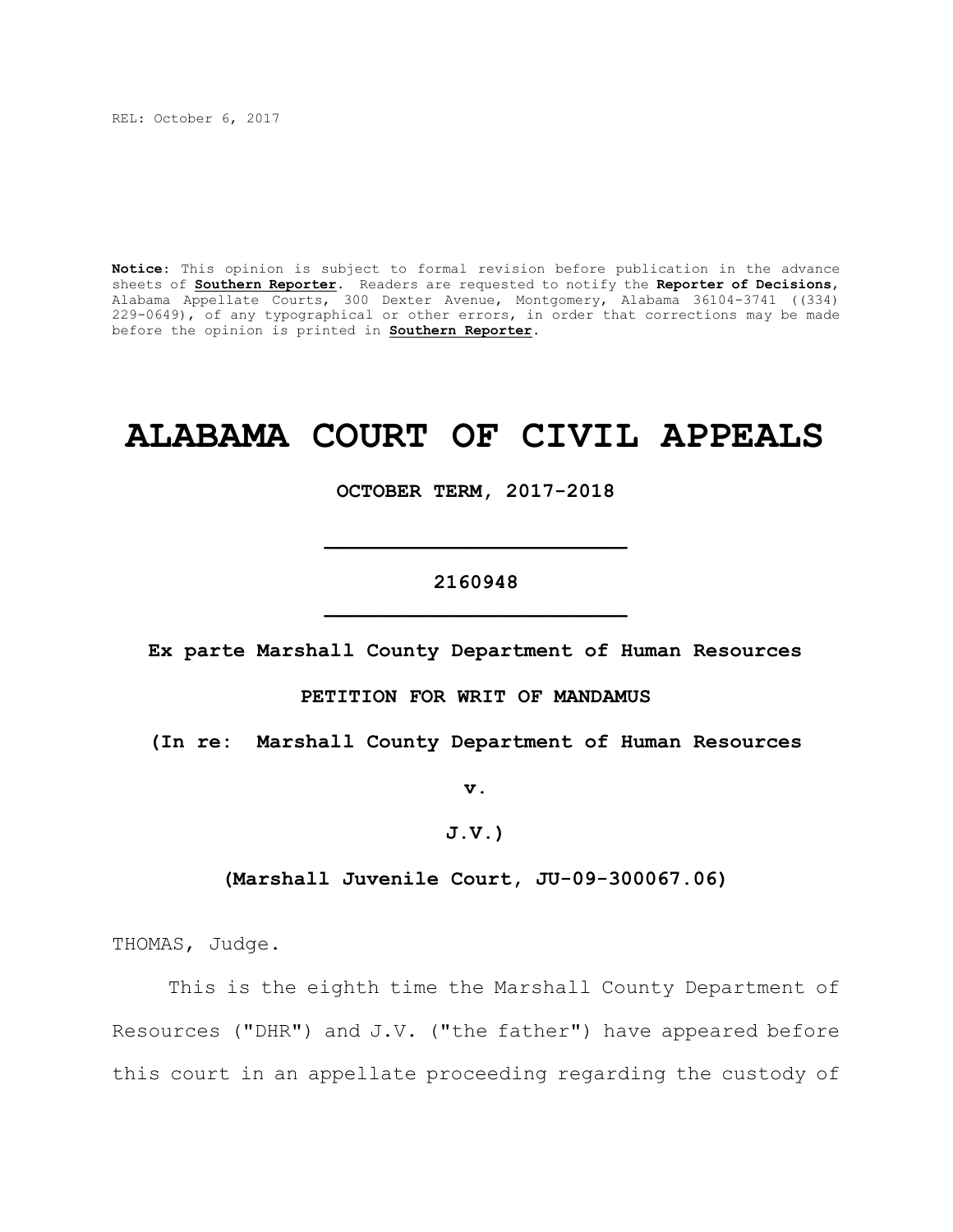J.V.V. ("the child"). For the history of the litigation between these parties, see Marshall County Department of Human Resources v. J.V., 152 So. 3d 370 (Ala. Civ. App. 2014); Marshall County Department of Human Resources v. J.V., 203 So. 3d 1243 (Ala. Civ. App. 2016); Ex parte Marshall County Department of Human Resources, [Ms. 2150709, July 1, 2016] So. 3d (Ala. Civ. App. 2016); Ex parte Marshall County Department of Human Resources (No. 2150795, July 1, 2016), So. 3d (Ala. Civ. App. 2016) (mandamus petition denied by order) (table); Ex parte Marshall County Department of Human Resources (No. 2160757, July 10, 2017), \_\_\_ So. 3d \_\_\_ (Ala. Civ. App. 2017) (mandamus petition granted by order) (table); Marshall County Department of Human Resources v. J.V. (No. 2160761, July 14, 2017), So. 3d (Ala. Civ. App. 2017) (appeal dismissed by order) (table); and Ex parte Marshall County Department of Human Resources, [Ms. 2160947, October 6, 2017] \_\_\_ So. 3d \_\_\_\_ (Ala. Civ. App. 2017).

On May 1, 2017, DHR filed a petition in the Marshall Juvenile Court ("the juvenile court") seeking the termination of the parental rights of the father to the child. The petition was served on the father on or about July 5, 2017,

2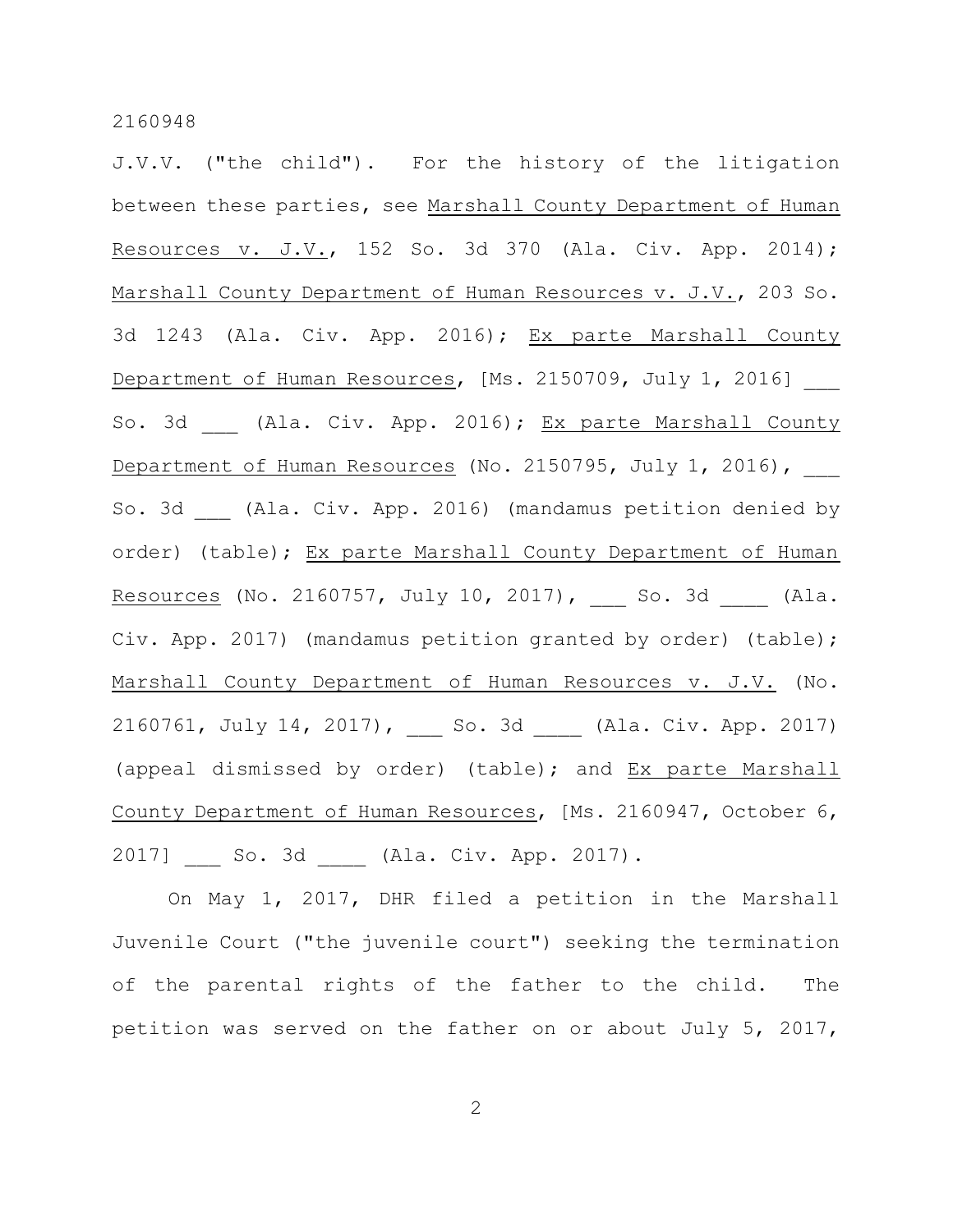and, on July 14, 2017, DHR moved the juvenile court to set the case for trial. The juvenile court set DHR's motion for a hearing to be held on September 6, 2017. The juvenile court canceled that hearing by order entered on August 7, 2017, indicating that it would not act on the terminationof–parental-rights petition because it believed that it lacked jurisdiction to do so until the conclusion of appellate litigation, namely a petition for the writ of mandamus (appellate case no. 2160757) and an appeal (appellate case no. 2160761) filed by DHR in juvenile-court case no. JU-09- 300067.05, the father's custody action.

The father immediately informed the juvenile court that both the mandamus petition and the appeal had been ruled on and that this court had issued its certificate of judgment in both cases. On August 8, 2017, DHR again moved the juvenile court to set the termination action for trial. In response, the juvenile court set DHR's motion for a hearing to be held on November 8, 2017.

DHR filed this petition for the writ of mandamus with this court on August 25, 2017. DHR complains that the juvenile court has failed to comply with Ala. Code 1975, §

3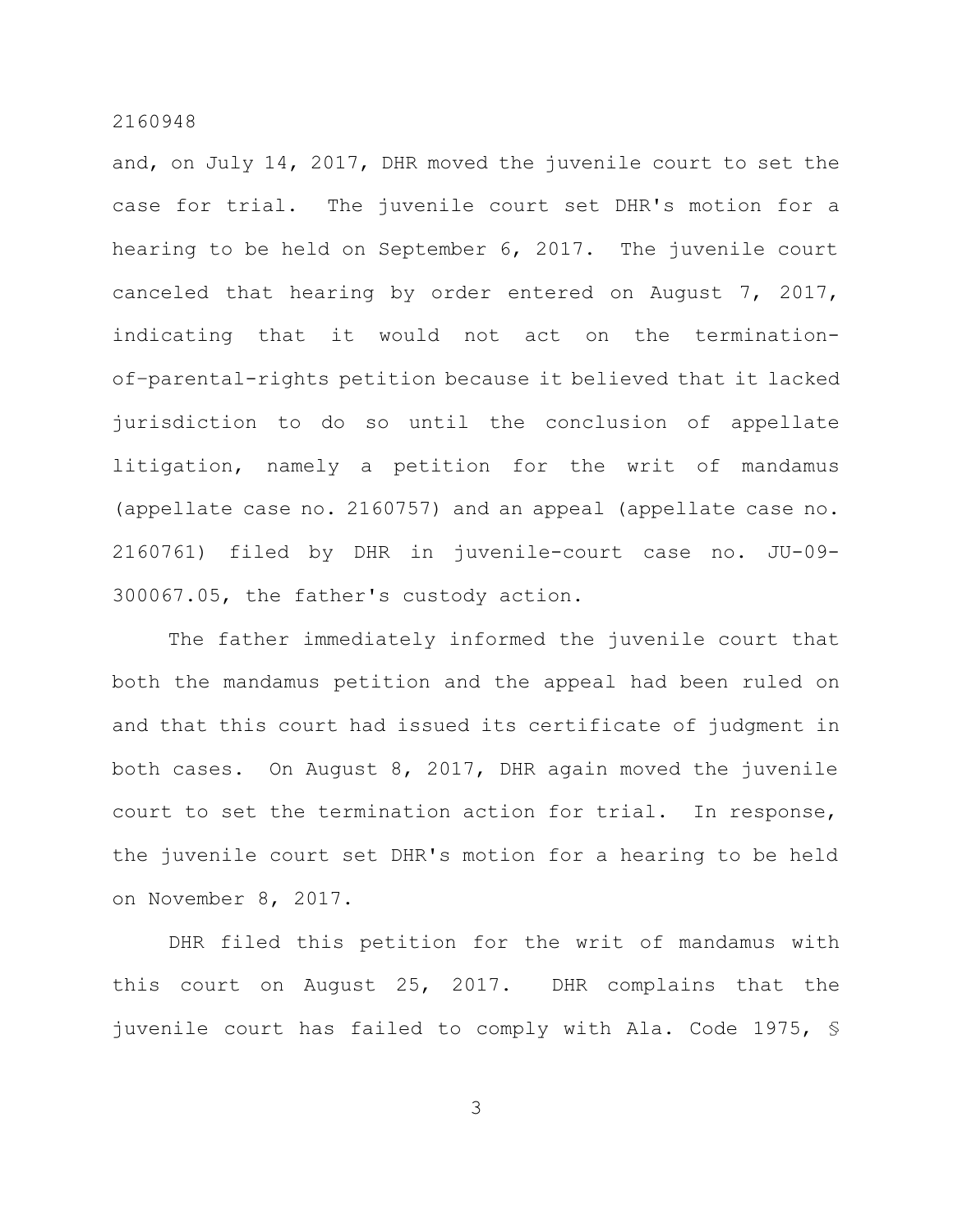12-15-320(a), which requires that a juvenile court complete a termination-of-parental-rights trial within 90 days after the petition is served on the parent. DHR complains that the 90 day period within which the trial is to be completed will expire before the juvenile court holds its scheduled hearing on DHR's motion. Thus, it contends, it is entitled to a writ of mandamus<sup>1</sup> to compel the juvenile court to set the termination-of-parental-rights petition for a trial within the 90-day period.

"'"Mandamus is a drastic and extraordinary writ, to be issued only where there is (1) a clear legal right in the petitioner to the order sought; (2) an imperative duty upon the respondent to perform, accompanied by a refusal to do so; (3) the lack of another adequate remedy; and (4) properly invoked jurisdiction of the court."'"

Ex parte A.M.P., 997 So. 2d 1008, 1014 (Ala. 2008) (quoting Ex parte Perfection Siding, Inc., 882 So. 2d 307, 309–10 (Ala. 2003), quoting in turn Ex parte Integon Corp., 672 So. 2d 497, 499 (Ala. 1995)).

 $1$ In the alternative, DHR requests that we treat the petition as a request for a permissive appeal pursuant to Rule 5, Ala. R. App. P. As we explained to DHR in the July 14, 2017, order dismissing its appeal of the denial of its motion for a summary judgment in the custody case, appellate case no. 2160761, this court may not consider permissive appeals. See Committee Comments, Rule 5 (stating that the rule does not "apply to cases appealable to the Court of Civil Appeals").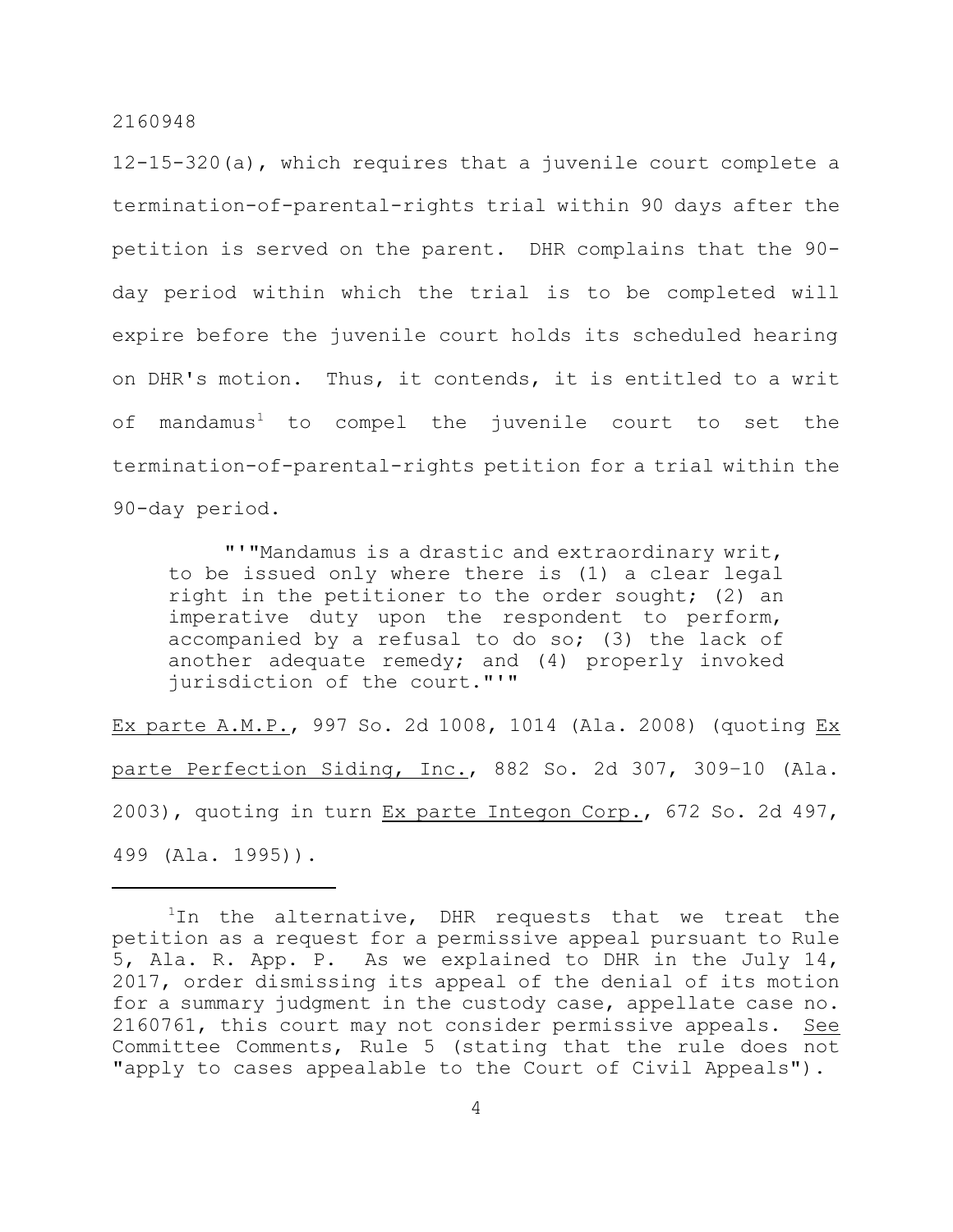As DHR contends, § 12-15-320(a) requires that a juvenile court complete a termination-of-parental-rights trial within 90 days of the service of the termination-of-parental-rights petition on the parent or parents. The 90th day after July 5, 2017, is October 3, 2017. The juvenile court set DHR's motion for a motion hearing in November; thus, as DHR contends, any trial on the petition will be conducted well after the expiration of the 90-day period, in violation of § 12-15- 320(a).

The materials before us demonstrate that the juvenile court was concerned about its jurisdiction to consider the termination petition in light of DHR's appeal of the denial of its summary judgment in the father's custody action.<sup>2</sup> Until

 $2$ Indeed, the filing of a notice of appeal divests the trial court of jurisdiction over an action. Portis v. Alabama State Tenure Comm'n, 863 So. 2d 1125, 1126 (Ala. Civ. App. 2003) (quoting Ward v. Ullery, 412 So. 2d 796, 797 (Ala. Civ. App. 1982))("It is well settled that '[o]nce an appeal is taken, the trial court loses jurisdiction to act except in matters entirely collateral to the appeal.'"); see also Veteto v. Yocum, 792 So. 2d 1117, 1119 (Ala. Civ. App. 2001) (explaining that, once an appeal is taken, a trial court may not enter a judgment or order in an action until such time as the appellate court issues its certificate of judgment). However, the filing of a petition for the writ of mandamus, unlike the filing of a notice of appeal, does not remove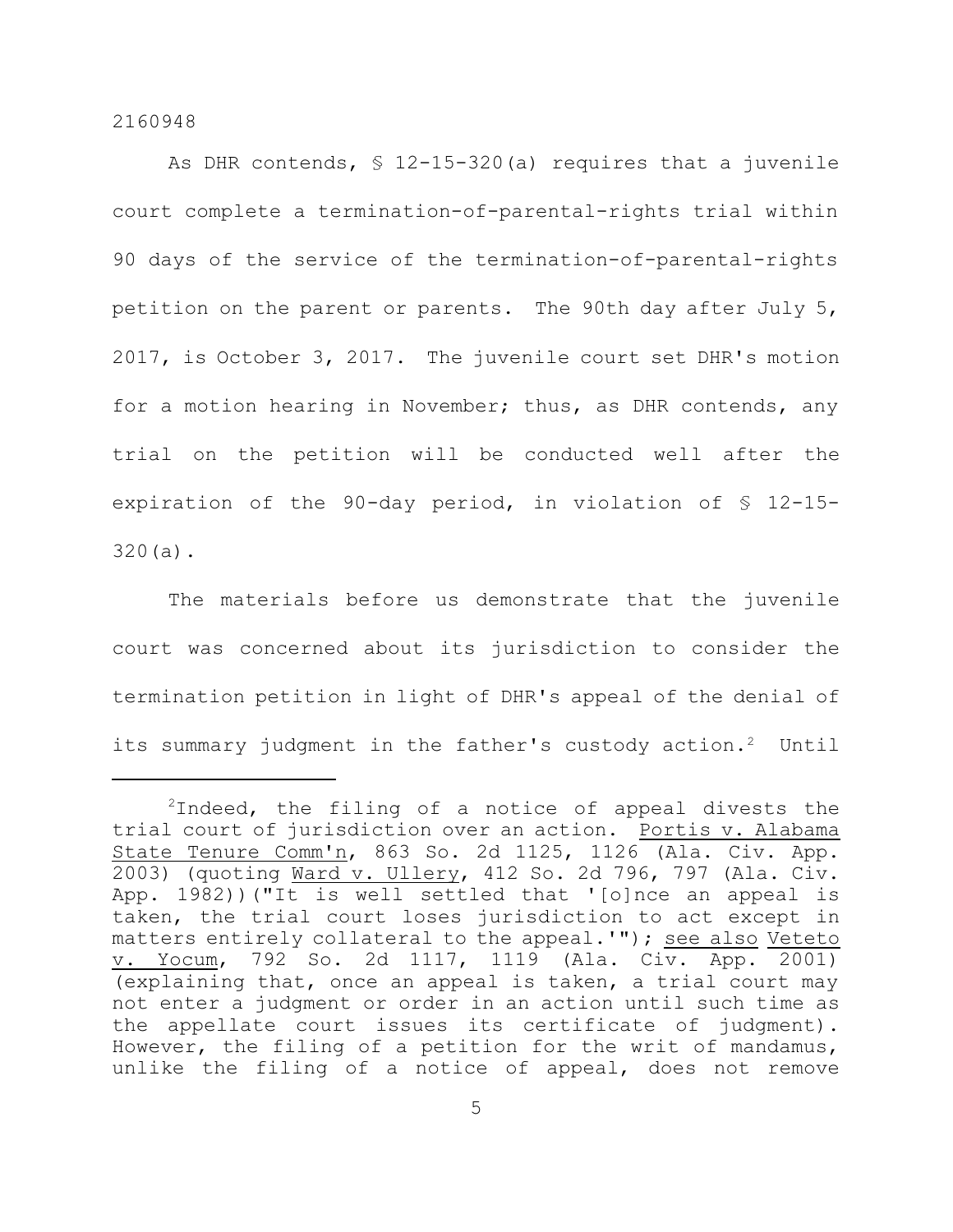the certificate of judgment on this court's dismissal was entered in appellate case no. 2160761, the juvenile court considered itself to lack jurisdiction over the terminationof-parental-rights petition, which is based, in part, on DHR's contention that the father's custody action has been conclusively resolved by the Alabama Supreme Court's vacation, in Ex parte Marshall County Department of Human Resources, [Ms. 1151039, March 31, 2017] \_\_ So. 3d (Ala. 2017), of an April 3, 2016, order in the father's custody action. Although the juvenile court's lack of jurisdiction over the custody action may not have prevented its consideration of the termination-of-parental-rights petition, which instituted a separate action, we understand the juvenile court's desire to await the conclusion of the attempts at appellate review instituted by DHR in the custody action.

jurisdiction over the underlying action from the trial court. State v. Webber, 892 So. 2d 869, 871 (Ala. 2004) ("The filing of a petition for a writ of mandamus against a trial judge does not divest the trial court of jurisdiction, stay the case, or toll the running of any period for obeying an order or perfecting a filing in the case.").